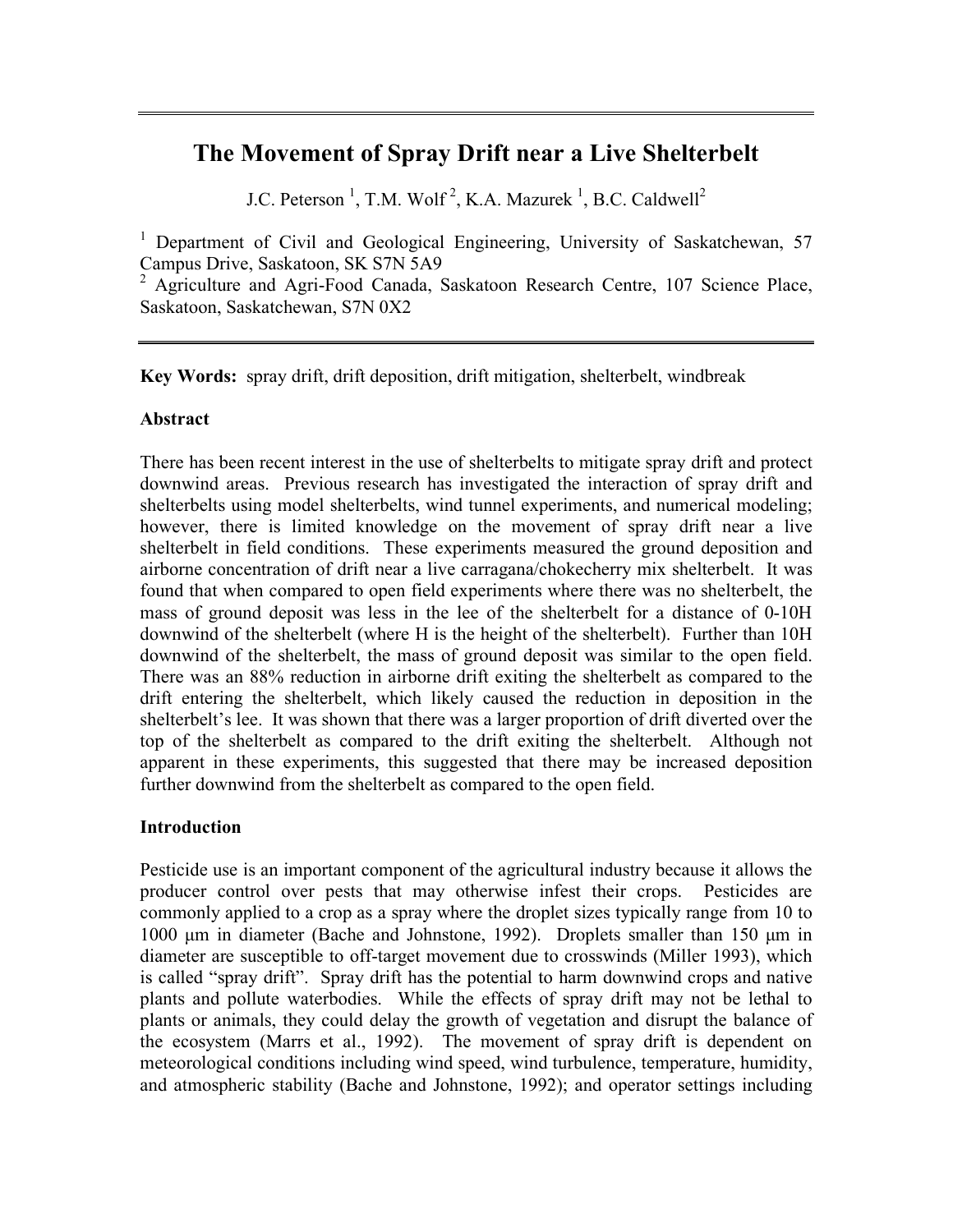pressure, nozzle type, fan angle, and fluid properties of the spray mixture (Lefebvre, 1993).

There has been recent interest in the use of shelterbelts to mitigate the movement of spray drift. A shelterbelt, or windbreak, consists of a single or a series of long, narrow rows of trees. Shelterbelts have traditionally been used to combat wind-induced soil erosion, trap snow to improve soil moisture in the spring, shelter livestock, protect roadways and yard sites from wind, and to improve biodiversity (Jones and Sudmeyer, 2002).

The flow around a shelterbelt is complex and consists of six distinct regions (Judd et al., 1996), and is shown in Figure 1. The approach flow upwind of the shelterbelt begins to slow at a distance of approximately 5H, where H is the height of the shelterbelt. The flow is then split into bleed flow, which passes through the shelterbelt, and displaced flow, which passes over the top of the shelterbelt. The quiet zone begins immediately downwind of the shelterbelt and extends to a distance of approximately 5H. Above the quiet zone is the mixing zone, which extends downwind to a distance of approximately 25H. This is where the re-equilibration zone begins which is where the flow begins to return to its upwind velocity profile.



**Figure 1.** Wind profile around a shelterbelt Adapted from Judd et al. (1996)

When spray drift passes through a shelterbelt, the airborne concentration of drift is reduced through two mechanisms: (1) a reduction in wind speed that allows droplets to settle out, and; (2) a scrubbing of the droplet-laden flow by the canopy of the shelterbelt (Raupach et al., 2001). This is supported by previous studies that examined the movement of spray drift past natural grass strips (Miller and Lane, 1999), vinyl snow fence (Brown et al., 2004), and riparian areas (Wolf et al., 2004). However, there is limited research on the movement of spray drift past a live shelterbelt. The objective of this research was to collect field data in order to describe the movement and deposition of spray drift past a live shelterbelt in field conditions.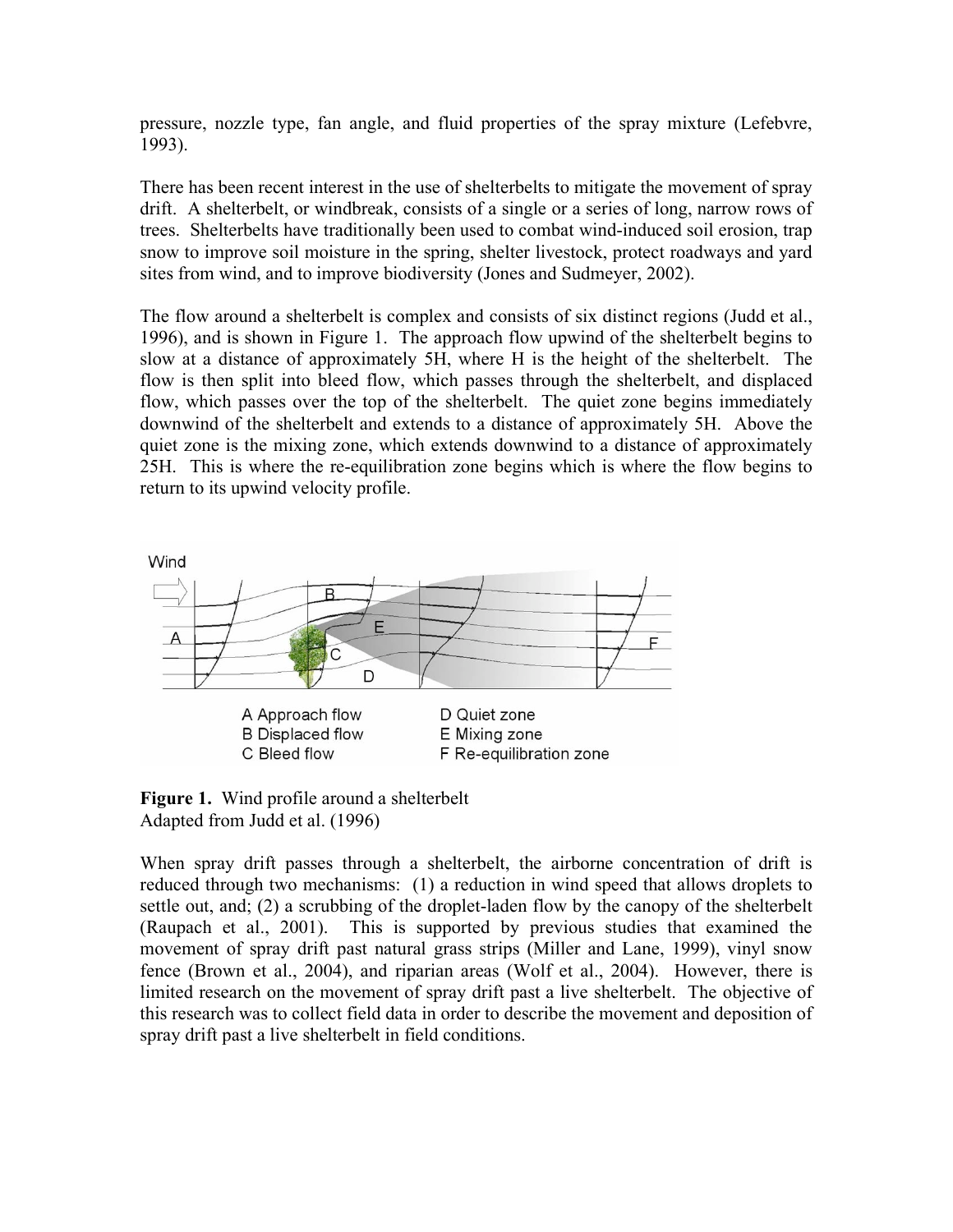## **Methodology**

The experiments were conducted around a carragana/chokecherry mix shelterbelt located in an alfalfa field near Hanley, Saskatchewan (Figure 2). The shelterbelt was approximately 5 m in height with branches extending 2.5 m on either side; the carragana and chokecherry trees were approximately the same height. The shelterbelt was approximately 400 m long with no significant gaps.



**Figure 2.** Carragana/chokecherry mix shelterbelt

The deposit of spray drift was measured using a tracer dye, as described in the International Standard 22866:2005 (ISO, 2005). Rhodamine WT, a fluorescent dye, was added to the tank mixture and the spray was applied using a Melroe Spra-Coupe 220. The sprayer was equipped with a 14.5 m wide boom and XR8003 nozzles, which produced a Medium spray quality. The sprayer traveled along a path approximately 250 m in length that was parallel to the shelterbelt at an upwind distance of 15 m (3H). The sprayer traversed three times on the same path while spraying in order to adequately dose the farthest downwind collectors with a quantifiable mass of dye.

Collectors were placed up- and downwind of the shelterbelt to sample both the deposition and airborne concentration of spray drift. The collectors used were Petri-plates, rotorods, and polyethylene string. Petri-plates were used to sample the ground deposition of drift. The plates were placed at the same height as the crop and at perpendicular distances at 5 m intervals upwind of the shelterbelt and at 15 m intervals downwind of the shelterbelt to a distance, x, of 150 m. Rotorods, which are square brass rods bent in a U-shape that rotate at 2400 rpm, were placed at a height, z, of 1, 2, 3, and 4 m immediately up- and downwind of the shelterbelt. The rotorods were used to sample the airborne concentration of drift entering and exiting the shelterbelt. Polyethylene string, which was suspended by a helium blimp at a height of 30 m, was placed immediately downwind of the shelterbelt. The string was used to sample the airborne concentration of drift traveling over the top of the shelterbelt. Each sampling distance had three samplers except for the string, which was limited to one sampler.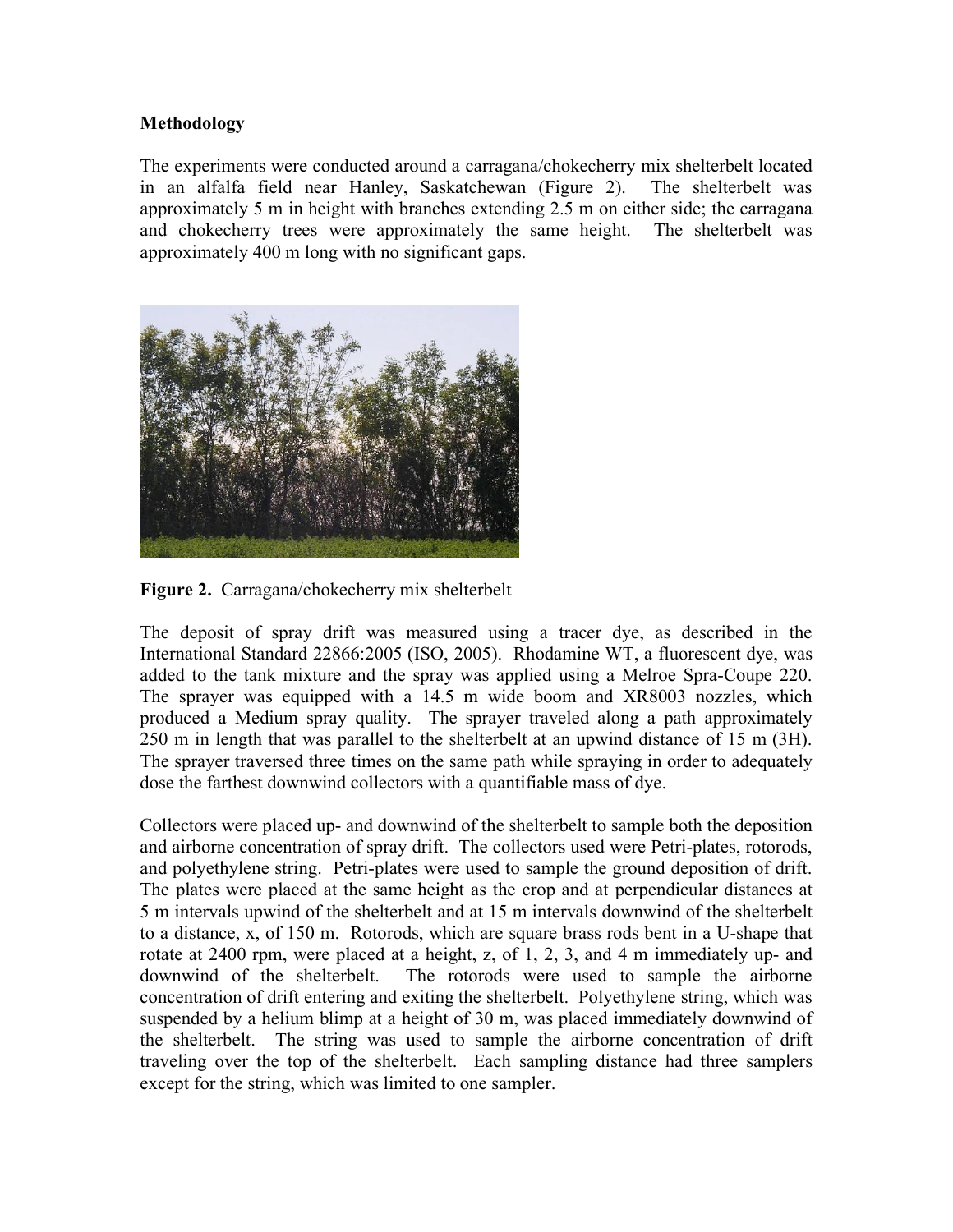After spraying was completed, five minutes were allowed to pass to ensure the drift cloud had traveled past the furthest collector. The samplers were then collected and stored in the dark until subsequent dye extraction in the laboratory. The collectors were washed with ethanol and the fluorescent intensity of the wash (FI) was measured using spectrofluoremetry. The fluorescent intensity was converted to dye concentration (C) using standard solutions, and then normalized by the concentration of dye emitted by the sprayer (% of Applied).

A total of 30 experiments were conducted through 2005 and 2006 under a variety of meteorological conditions. Open field experiments, where the experimental site was clear of obstacles, were conducted in 2006 in an immature barley field. The open field trials had the same experimental setup as the shelterbelt site. A subset of three trials from the shelterbelt experiments was identified where the wind speed and direction were comparable to the open field experiments. A complete analysis of the shelterbelt experiments is provided by Peterson (2008).

## **Results and Discussion**

The experimental data for a subset of the open field and shelterbelt trials are shown below in Table 1. The open field conditions are an average of three trials that were conducted on the same day. An exponential line of best fit  $(r^2 = 0.99)$  was used to identify the relationship between ground deposition of drift and downwind distance. Although there is some variation in the meteorological conditions between the open field and its comparative shelterbelt trial, it was assumed that the effect of the difference in conditions was small and that the trials could be reasonably compared.

| Trial      | Wind Speed | Wind direction <sup>1</sup> | Temperature | <b>RH</b>     |
|------------|------------|-----------------------------|-------------|---------------|
| #          | (km/h)     |                             |             | $\frac{1}{2}$ |
| Open Field | 11.7       | 17.3                        | 26.9        | 35.0          |
|            | 10.3       | 14.4                        | 17.7        | 33.5          |
| Н          | 15.8       | 25.7                        | 13.2        | 42.6          |
| Ш          | 99         | 15.5                        | 153         | 40.8          |

**Table 1**. Meteorological Conditions for the Shelterbelt and Open Field Experiments

1. Wind direction from perpendicular to the spray swath (90º is parallel to the spray swath)

The ground deposition of spray drift for Trial I and the open field trial is shown below (Figure 3). On the upwind side of the shelterbelt, the deposition was greater for Trial I compared to the open field. The wind speed would have decreased starting at a distance of 5H upwind of the shelterbelt, which could have led to increased droplet settling and deposition. The deposition immediately downwind of the shelterbelt was reduced by 72% compared to immediately upwind of the shelterbelt. This reduction was 27% for the same locations in the open field setting. Downwind of the shelterbelt to a distance of 10H, the deposition was less in the shelterbelt setting compared to the open field. The decreased deposition could have occurred because the drift cloud exiting the shelterbelt would have been "scrubbed" by the shelterbelt's canopy, which would have decreased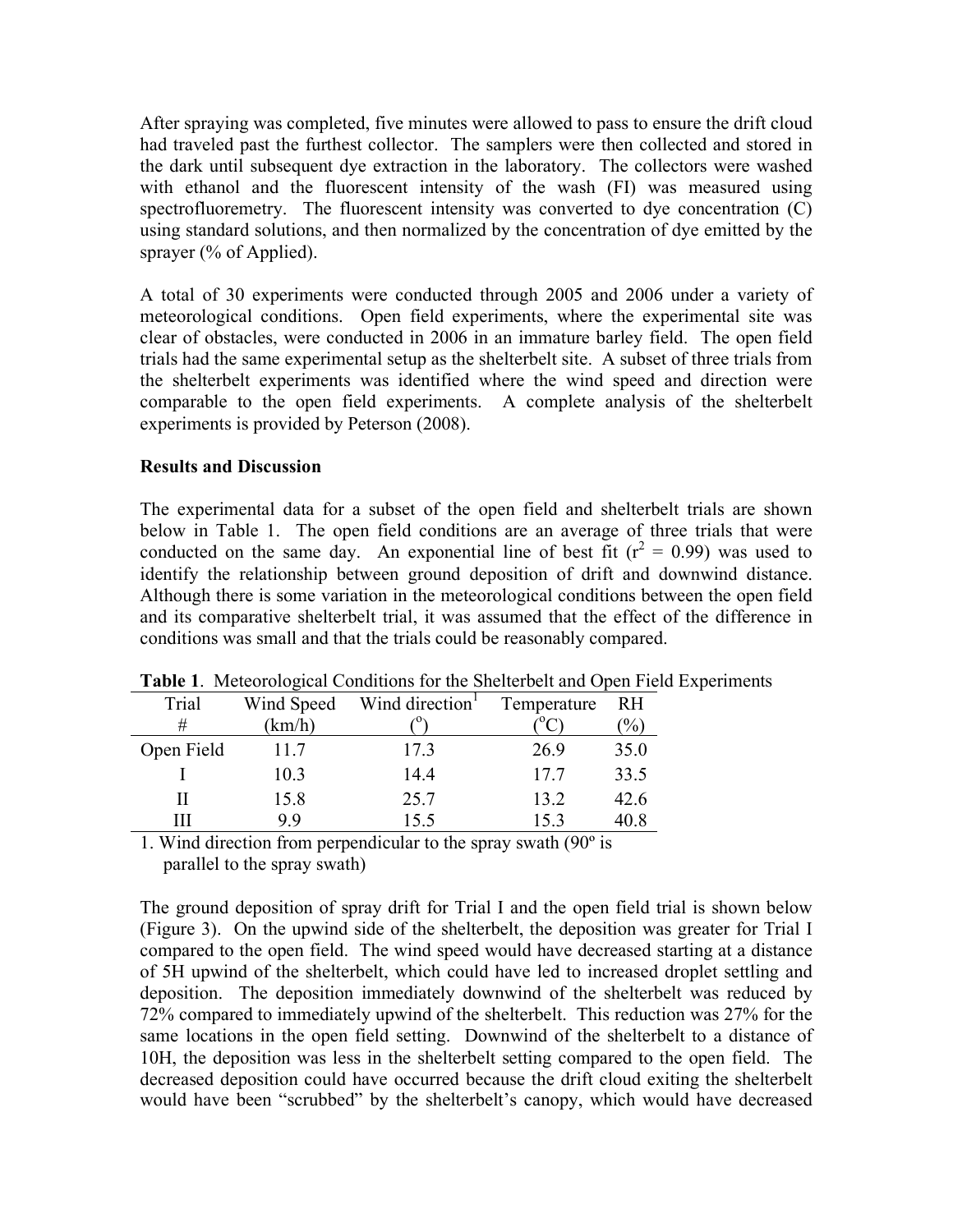the airborne concentration of drift. Further than 10H downwind of the shelterbelt, the rate of deposition was increased for the shelterbelt trial and the concentration of ground deposit was similar for both the shelterbelt and open field trials. This may have been where the proportion of the drift cloud that was diverted over the top of the shelterbelt began to return to ground level.



**Figure 3.** Ground deposition of drift near the shelterbelt compared to the open field

On the upwind side of the shelterbelt, the airborne concentration profiles were similar for both the shelterbelt experiment (Trial II) and open field setting (Figure 4), with the peak concentration occurring at a height of 0.4H for both cases. Downwind of the shelterbelt, the profile was nearly constant to a height of 0.6H for the shelterbelt setting, while in the open field setting, the shape of the profile was comparable to upwind of the shelterbelt. The nearly vertical shape of the concentration profile indicated an attenuation of the drift cloud by the shelterbelt, which could have been caused by a large proportion of the drift cloud being captured within the shelterbelt. The mass of drift exiting the shelterbelt was reduced by 88% compared to the mass of drift entering. In the shelterbelt trial, the airborne concentration of drift downwind of the shelterbelt increased at a height of 0.8H, which may indicate the portion of the drift cloud that was diverted over the top of the shelterbelt.

The increase in airborne concentration at 0.8H is also seen in Figure 5, which shows the concentration profile of drift above the shelterbelt. The airborne concentration of drift was measured to a height of 5H (30 m); however there was no measurable drift beyond a height of 2H. The peak concentration occurred at heights of 0.4H and 1H for the open field setting and shelterbelt trial, respectively. The peak concentration was 31% greater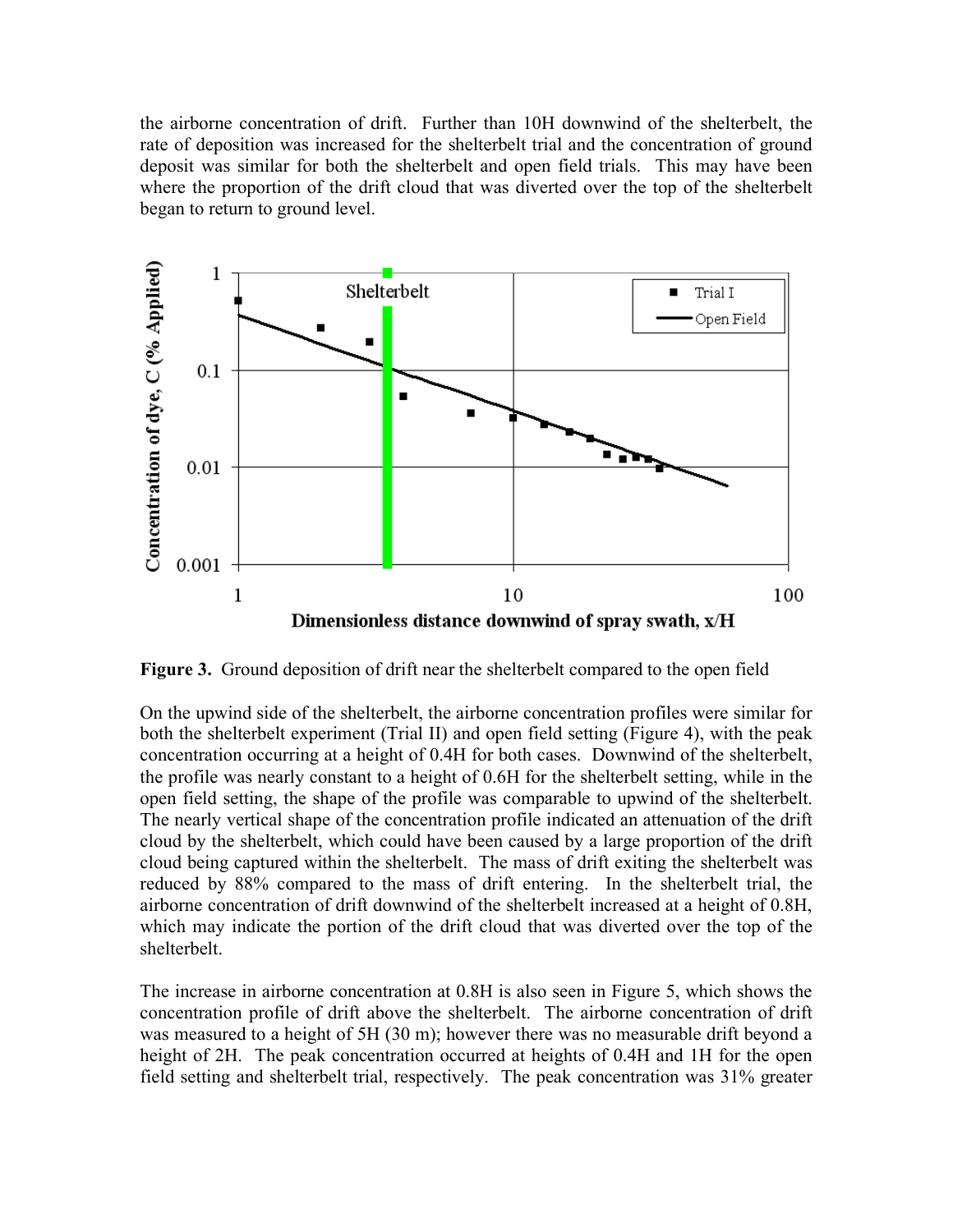

**Figure 4.** Airborne concentration entering and exiting the shelterbelt compared to the open field

for the shelterbelt trial compared to the open field setting. This is comparable to findings by Miller et al. (2000), who sampled the movement of airborne drift over a relatively wide grass strip and determined that the majority of airborne drift travels over the top of the grass canopy rather than through it. The drift concentration profile for the shelterbelt trial indicated that the proportion of airborne drift that exited the shelterbelt was less than the proportion that was diverted over the top of the shelterbelt.

Both the ground deposition of drift and airborne concentration profiles of drift indicated that there was a greater proportion of drift diverted over the top of the shelterbelt. This was shown in Figure 3 where the rate of deposition increased at a distance of 10H downwind of the shelterbelt. Figure 4 showed an increase in airborne concentration near the top of the shelterbelt, and Figure 5 showed there was a greater proportion of drift passing over the top of shelterbelt compared to the drift exiting the shelterbelt.

Although it was not indicated in these experiments, the increased airborne drift diverted over the top of the shelterbelt has the potential to cause increased ground deposition further downwind of the shelterbelt, compared to the open field. This increase in deposition would likely occur at a distance of approximately 10H downwind of the shelterbelt, which was where the rate of deposition increased (Figure 3). This is comparable to research by Davis et al. (1994) and Wolf et al. (2004), who both found an increase in deposition at distances of 6-10H and 8.7H downwind of a hedge and willow shrubs, respectively. Through numerical modeling, Bouvet et al. (2006) determined that the maximum deposition behind a shelterbelt occurred at a distance of 3-6H downwind of the shelterbelt.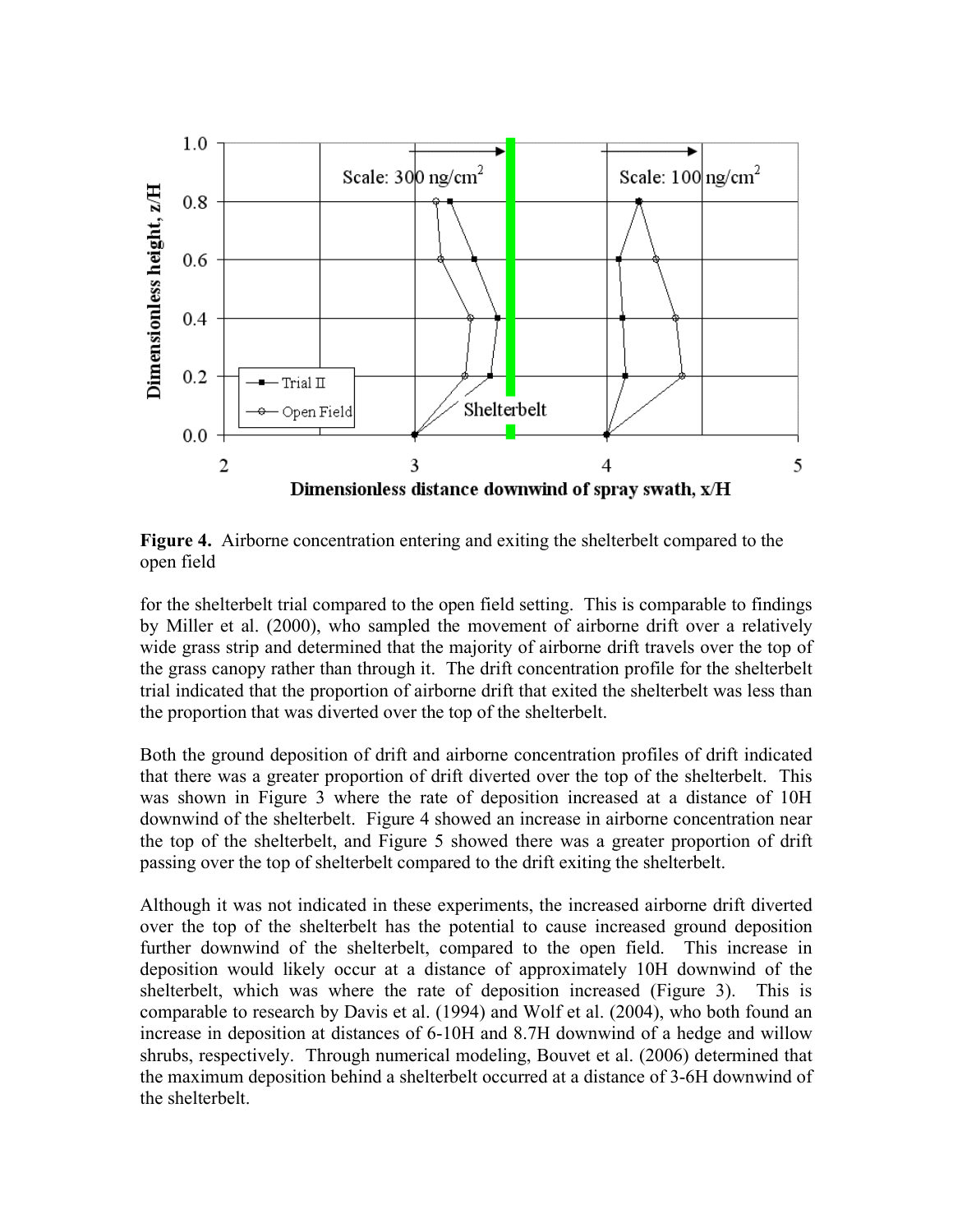

**Figure 5.** Airborne concentration profile of drift over the top of the shelterbelt compared to the open field

The mass of spray drift captured within the shelterbelt was not expressly measured; however, the airborne drift exiting the shelterbelt was reduced by 88% compared to the drift entering. Some proportion of this reduction may have been due to drift entering the shelterbelt then deflecting above the top of the highest collector. Further research should determine the mass of spray drift that actually deposits within a shelterbelt, and whether this may cause harmful effects to the shelterbelt or the habitat within the shelterbelt margin.

The movement of spray drift is highly dependent on a number of meteorological, crop, site, and operator variables. Although the sprayer settings and experimental setup were the same and the meteorological conditions were similar between the open field and shelterbelt experiments, there was variability that was inherently introduced as the shelterbelt and open field experiments were conducted at different locations under different crop conditions. Davis et al. (1994) attempted to address this variability by cutting a wide opening in their experimental windbreak and placing a sampling line in this opening to characterize the open field setting. Care would need to be taken to ensure the gap was sufficiently wide to minimize the end effects of the windbreak. Without resorting to this destructive approach, the reader should bear in mind the natural variability of field experiments, and that the preceding results are reported to describe the relative movement of spray drift near a shelterbelt compared to the open field, rather than the absolute mass of spray drift at any given location.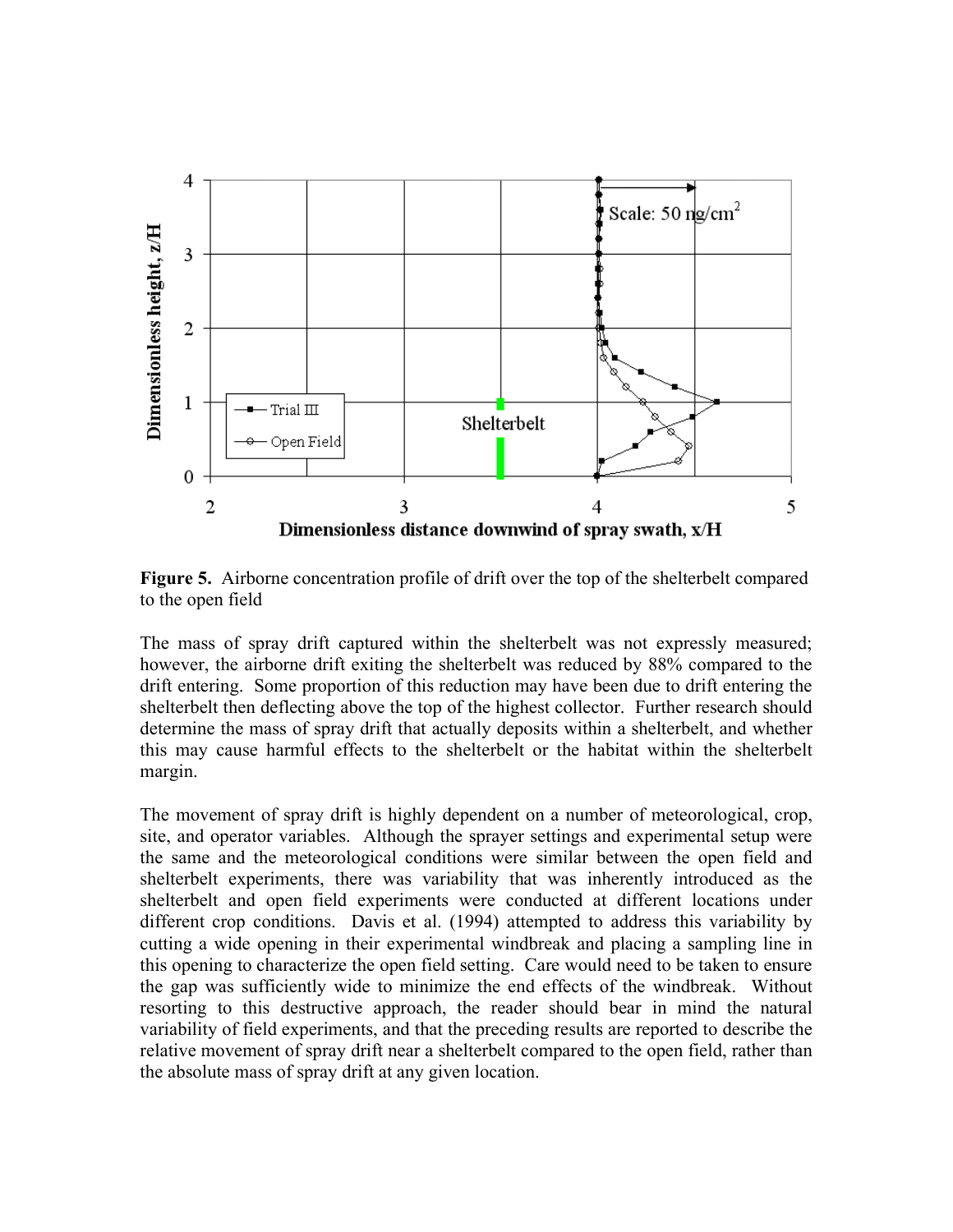## **Conclusion**

This research investigated the movement of spray drift around a live shelterbelt in field conditions. It was determined that, compared to the open field setting, the ground deposit was reduced in the lee of the shelterbelt (0H to 10H downwind of the shelterbelt). For a distance of 10H to 30H downwind of the shelterbelt, the deposit was close to the same for the open field and shelterbelt settings. The airborne drift concentration profiles showed that there was a large reduction in drift exiting the shelterbelt; in this case, there was an 88% reduction in drift exiting the shelterbelt, compared to the drift entering the shelterbelt. There was a greater proportion of drift that was diverted over the top of the shelterbelt, which has the potential to increase ground deposition downwind of the shelterbelt where the diverted flow re-attaches to ground level (between 5H and 25H downwind of the shelterbelt). This increase in ground deposition downwind of the shelterbelt was not found in these experiments, but has been reported in previous research.

## **Acknowledgements**

Funding for this project was provided by AAPS Greencover Canada and the University of Saskatchewan. The authors thank Dan Caldwell, Dave Cote, Lorelei Gress, and Adele MacIntosh for their technical support in the field and laboratory, Glenda Clezy and DuPont for providing logistical support, and Merlin Lee for making the land available where the shelterbelt experiments were conducted.

## **References**

- Bache, D.H. and Johnstone, D.R. 1992. *Microclimate and Spray Dispersion*. Ellis Horwood Ltd., Chichester, England. 239 pp.
- Bouvet, T., Wilson, J.D., and Tuzet, A. 2006. Observations and modeling of heavy particle deposition in a windbreak flow. *Journal of Applied Meteorology and Climatology*, 45: 1332-1349.
- Brown, R.B., Carter, M.H., and Stephenson, G.R. 2004. Buffer zone and windbreak effects on spray drift deposition in a simulated wetland. *Pesticide Management Science*, 60: 1085-1090.
- Davis, B.N.K., Brown, M.J., Frost, A.J., Yates, T.J., and Plant, R.A. 1994. The effects of hedges on spray deposition and on the biological impact of pesticide spray drift. *Ecotoxicology and Environmental Safety*, 27: 281-293.
- ISO 22866:2005. 2005. Equipment for crop protection Methods for field measurement of spray drift. International Organization for Standardization. 17 pp.